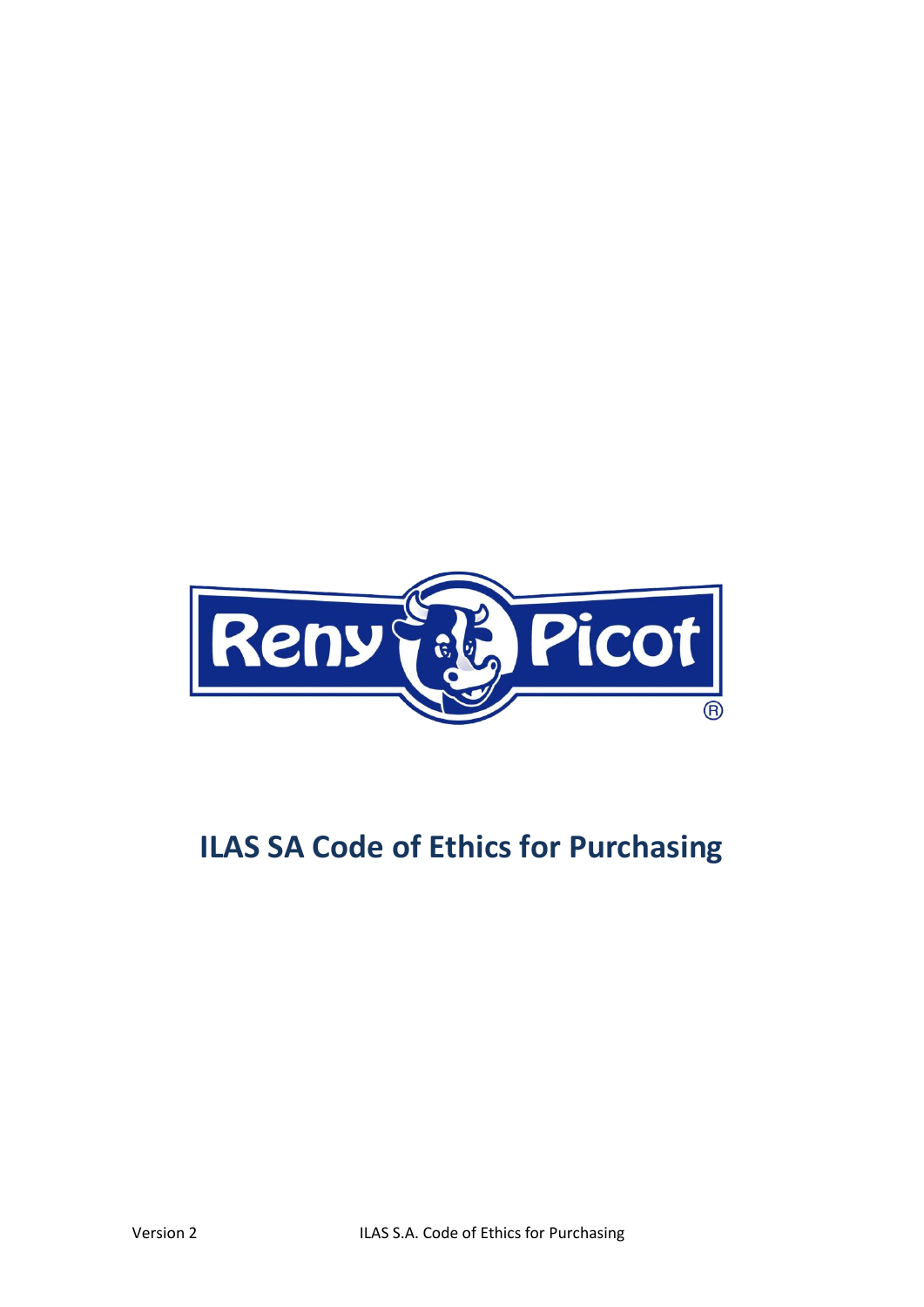### **Policy compliance**

- All activities undertaken in the purchasing area of ILAS S.A., such as decisions taken by purchasing personnel, must comply with current legislation and regulations.
- Activities undertaken within the purchasing area will fully respect human rights in agreement with international law.
- All employees within the purchasing area will conduct themselves ethically and avoid any kind of conduct that may damage the image of the company.
- No employee of the purchasing department will collaborate consciously with third parties in violation of any law in such a way that could damage the reputation of ILAS S.A. or harm the perception of the markets, suppliers or clients.

## **Conflicts of interests**

- In the purchasing department of ILAS S.A. the general interests of the company will at all times take precedence over the personal interests of its employees.
- No employee will engage in personal purchases under the company name unless with the express authorisation of the Director or Operations.
- Employees in the purchasing area will avoid any situation that may suppose a conflict of interests in purchasing decisions.
- There will not be a direct family relationship between a potential supplier and personnel of purchasing, unless in the exceptional case that it is approved by the Director of Operations.

## **Relationships with Suppliers**

- All potential suppliers will be treated equally and will receive the same information and deadlines for preparing and submitting offers.
- Confidential information provided by suppliers in response to the request for an offer will not be shared or manipulated for the benefit of other suppliers.

#### **Working environment**

- Interpersonal relations between employees in the purchasing area of ILAS S.A. will be based on mutual respect between colleagues, a respect that will extend to suppliers, clients and employees of other sections of the company.
- Any employee in the purchasing area perceiving a lack of dignity in the working environment should communicate the matter to the Director of Operations and/or Human Resources, who will pursue the matter in accordance with the stipulations of the collective agreement.
- All employees in the purchasing department occupying the same position within the company will enjoy equal opportunities regardless of personal situation, gender, race,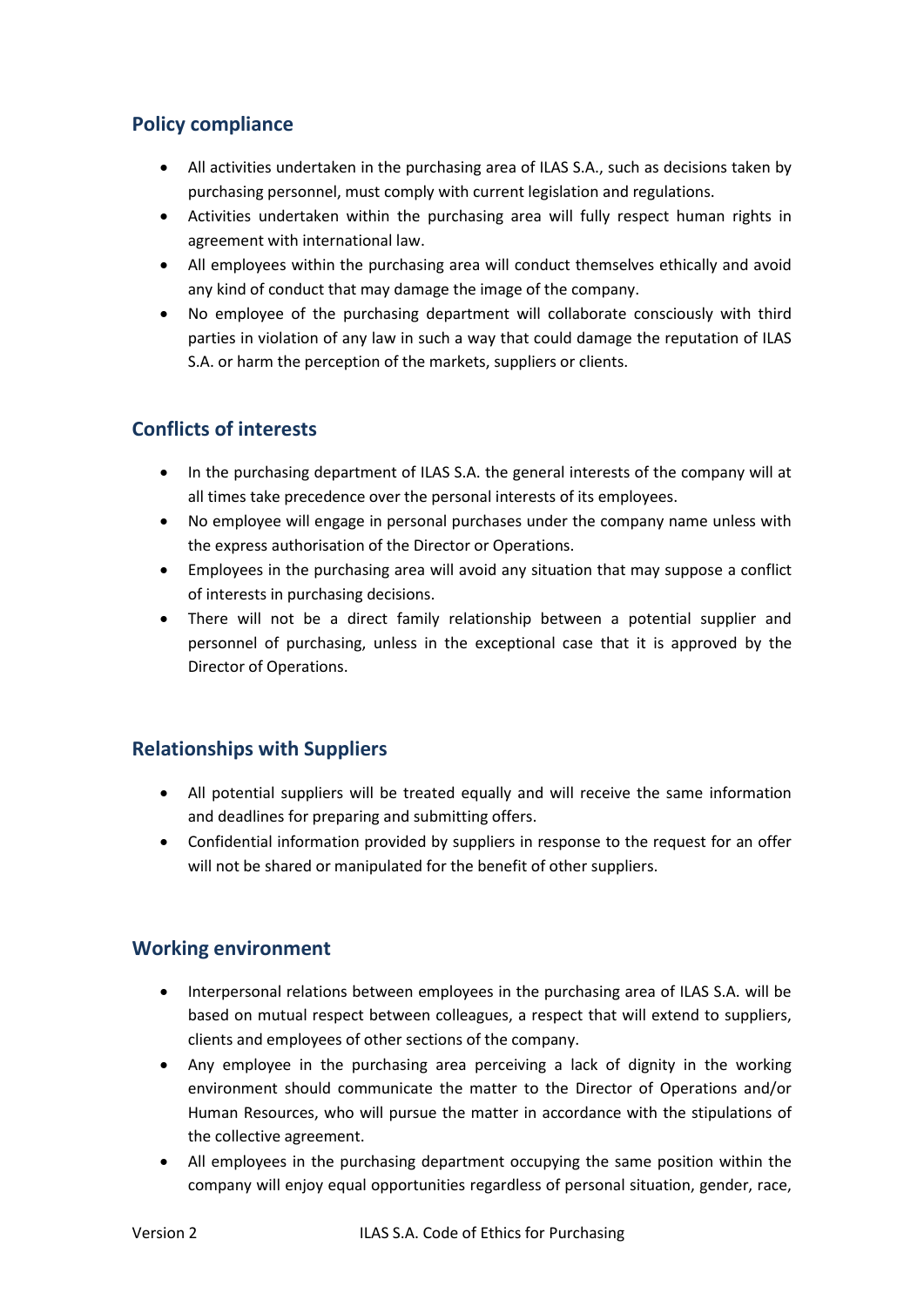religion or sexual orientation. Promotion or change of role will be based on the performance assessment of each employee.

- ILAS S.A. is committed to providing for its employees in the purchasing area the necessary tools for their training, such that they are able to contribute added value to the company and to facilitate continued improvement.
- In the purchasing department, ILAS S.A. fosters teamwork and collaboration as a means of achieving the general objectives of the department.

## **Confidentiality**

- Purchasing data, such as prices, contracts, agreements, offers and so on, are confidential and must not be shared or distributed between other sections of the company, suppliers or clients. Only employees in the departments of purchasing and accounts will have access to this data, other than in exceptional and particular circumstances with prior approval of the Director of Operations.
- All assets, such as computers and machinery, and resources, such as information and knowledge, belonging to ILAS S.A. must be used responsibly by personnel in the purchasing area.

## **Policy for acceptance of gifts**

- Employees in the purchasing area of ILAS S.A. must not offer or receive any payment, gift or benefit that could affect relationships with its suppliers.
- Employees in the purchasing area of ILAS S.A. must not accept gifts with value exceeding 50 euros, a quantity that is revisable periodically by the Director of Operations. Receipt of a gift which exceeds 50 euros in value must be brought to the attention of the Director of Operations and the gift will be handled at the discretion of the company.

#### **Responsibilities relating to the Code of Ethics**

- All employees in the purchasing area of ILAS S.A. must understand and comply with the code of ethics and seek advice and assistance from superiors where any doubt exists on any point.
- All employees in the purchasing area of ILAS S.A. are obliged to inform the Director of Operations or Human Resources if they observe any violation of the code on the part of any party involved in the purchasing process.
- All employees in the purchasing area of ILAS S.A. will collaborate with all internal audits that may be carried out.
- Those employees in positions of leadership will lead by example, such that they will understand all points of the code of ethics and be able to transmit them to